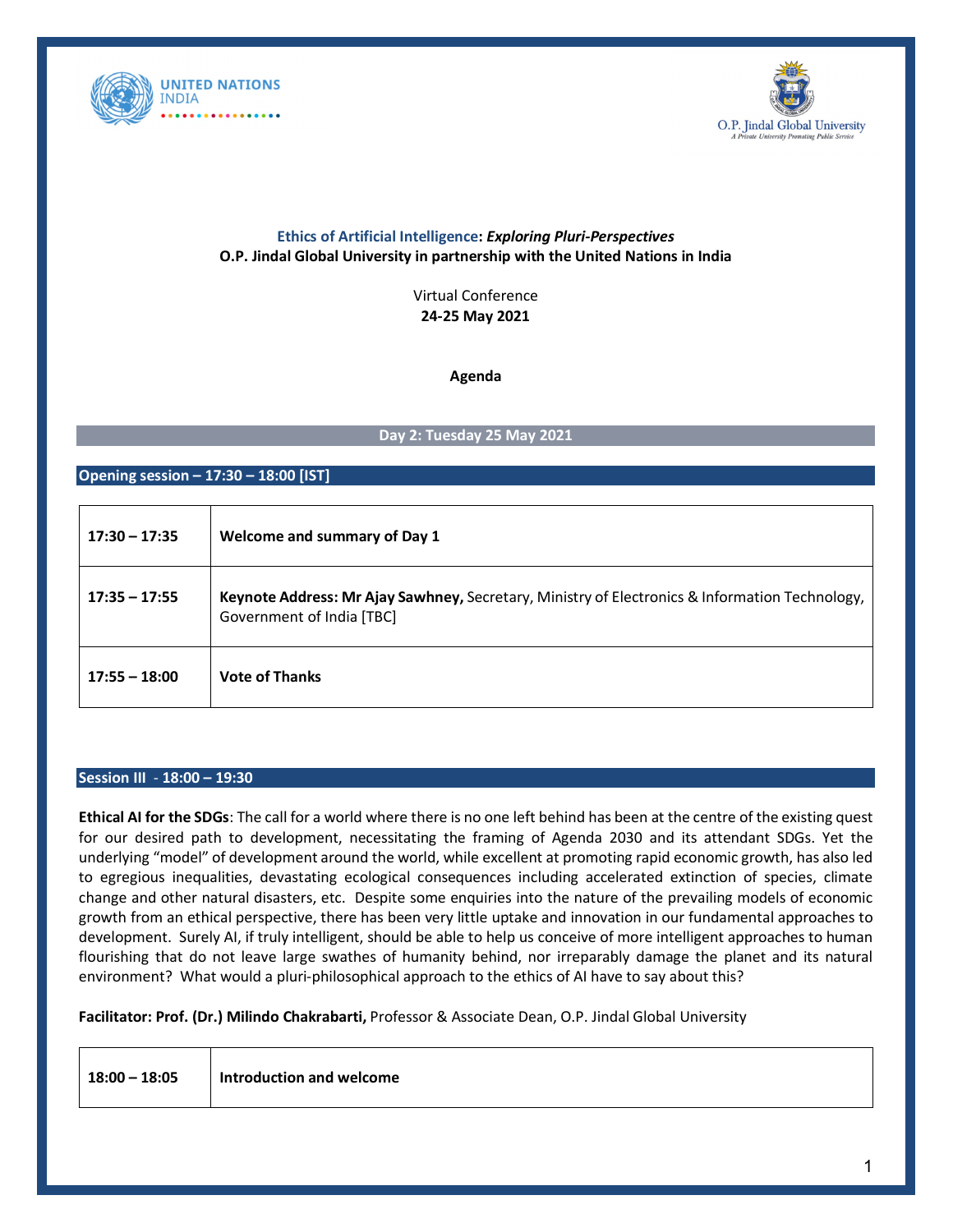



| $18:05 - 18:35$ | Keynote Address: Dr Bibek Debroy, Chairman of the Economic Advisory Council to the Prime<br>Minister of India                                      |
|-----------------|----------------------------------------------------------------------------------------------------------------------------------------------------|
|                 | "The Adharma of Artificial Intelligence"                                                                                                           |
| $18:30 - 18:40$ | <b>Dr Soraj Hongladarom, Professor of Philosophy, Chulalongkorn University</b>                                                                     |
| $18:40 - 18:50$ | <b>Dr Pak-Hang Wong, Senior Responsible AI &amp; Data Specialist and AI Ethicist, H&amp;M Group</b>                                                |
| $18:50 - 19:00$ | Dr Danit Gal, Yenching Scholar at Peking University and International Strategic Advisor to the<br>iCenter at Tsinghua University in Beijing, China |
| $19:00 - 19:30$ | <b>Facilitated Discussion + Audience Q&amp;A</b>                                                                                                   |

### **Session IV** - **19:30 – 21:00**

**Operationalising AI ethics from a pluri-philosophical lens:** While most AI ethics regulations and philosophies have drawn on Western legal and philosophical systems, with concerns shared by communities and individuals across different contexts, all aspects of law, including AI ethics, have been a subject of vibrant conversation through the lens of Eastern philosophies. This dialogue will look for insights from a host of ethical frameworks that emerged across the globe over the long history of humanity. What are the implications of AI from the perspectives of the Indian ideas of deontic *Nyaya*  (justice) and Dharma, the devolved view of responsibility, individualism versus community in the Global South? Do these perspectives contrast with the prevalent state-led versus corporate-led AI ethics landscape and geopolitical equations emerging from it? What are the Confucian and Daoist perspectives of ethics that can cope with these challenges and provide possible clues for societal re-engineering?

**Facilitator: Prof. (Dr.) Naresh Singh,** Professor and Director, Centre for Complexity Economics and Applied Spirituality for Public Policy, Jindal Global University

| $19:30 - 19:35$ | Introduction and welcome                                                                                                       |
|-----------------|--------------------------------------------------------------------------------------------------------------------------------|
| $19:35 - 19:50$ | Special Address: Swami Sarvapriyananda, Minister and Spiritual Leader of the Vedanta Society of<br>New York                    |
| $19:50 - 20:00$ | Ambassador Amandeep Gill, CEO and Project Director of the International Digital Health & Al<br>Research Collaborative (I-DAIR) |